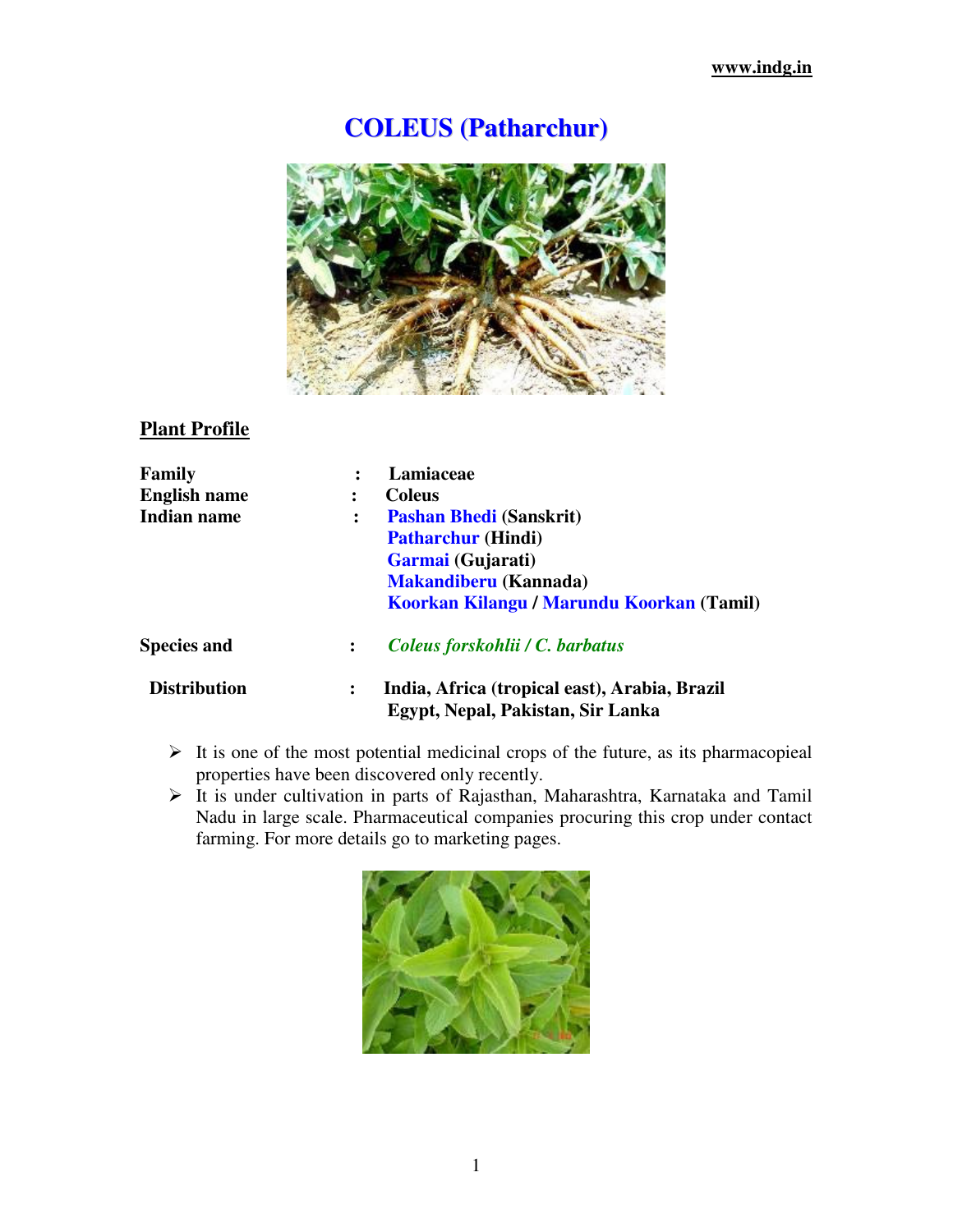## **MEDICINAL PROPERTIES AND USES**

- Dried tuberous roots are the economic part.
- Its tuberous roots are found to be rich source of an alkaloid called **Forskolin**
- Forskolin is the important base for many drugs developed for **hypertension, glaucoma, asthma, congestive heart failures, weight management and certain types of cancers.**
- In addition, forskolin is reported to have been used in the preparation of medicines preventing hair greying and restoring grey hairs to its normal colour.
- **Leaves** are employed in treating **intestinal disorders** and used as a condiment.

## **PRODUCTION TECHNOLOGY**

#### **Soil**

- It thrives better in porous and well drained soils with a pH ranging from 5.5 to 7.
- It does not require very fertile soils and can be economically grown even on the soils with marginal fertility.
- The red sandy are ideal for the cultivation of this crop.

#### **Climate**

- Coleus is a crop of tropics.
- It prefers humid climate with a RH ranging from 60 to 85 per cent and a temperature range between  $10-25^{\circ}$ C for its successful growth.
- The annual rainfall in such areas ranges from 100 to 160 cm, mainly during June to September months.
- It is also found to perform well in less humid and warmer regions when grown as an irrigated crop.

## **Varieties**

**'Selection-K'** a non flowering type, has been found good under Karnataka and Tamil Nadu conditions. All the growing areas are using this type only. For details on the availability of the planting materials please contact the following address.

> Medicinal and Aromatic Plants section, Division of Horticulture, University of Agricultural Sciences, GKVK, Bangalore – 560065 Ph: 080-23330153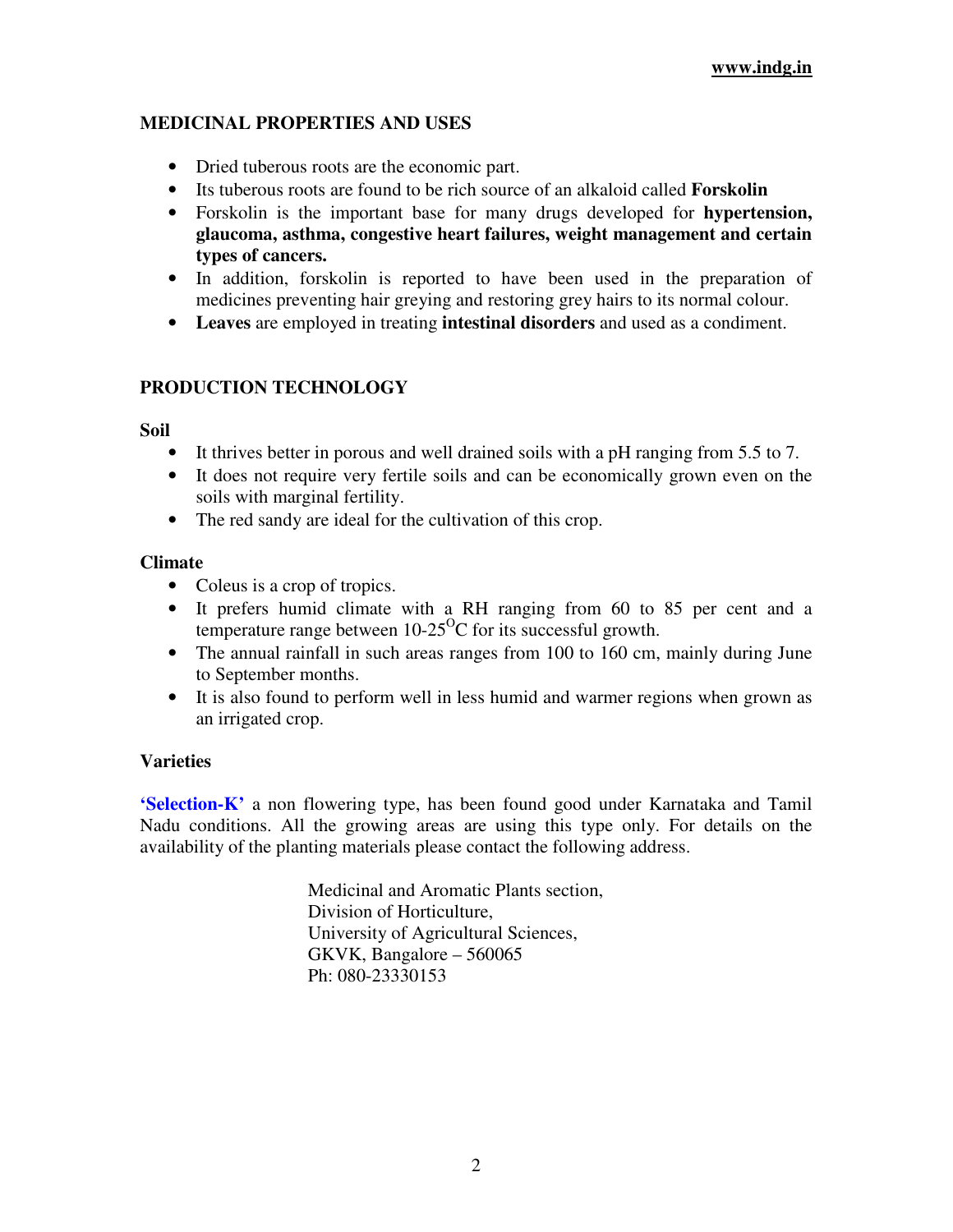

**Advanced line of Selection-K from UAS, Bangalore**

#### **INPUTS**

| Sl.No. | <b>Materials</b>          |                  | Per acre | Per hectare |
|--------|---------------------------|------------------|----------|-------------|
|        | Number of plants/cuttings |                  | 24,000   | 55,500      |
|        | Farm Yard Manure (t)      |                  |          |             |
|        | Fertilizers (kg)          |                  | 20       | 50          |
|        |                           | $P_2O_5$         | 30       | 75          |
|        |                           | K <sub>2</sub> O |          | 60          |

**Note:** Half on N, whole of  $P_2O_5$  and  $K_2O$  may be applied as a basal dose followed by the remaining  $\frac{1}{2}$  N at 30 days after planting as top dressing.

#### **CULTIVATION**

#### **Propagation**



**Close view of terminal shoot used for cutting** 

- For commercial plantings the crop is propagated through terminal cuttings.
- For this purpose about 10-12 cm long cuttings comprising 3-4 pairs of leaves are preferred.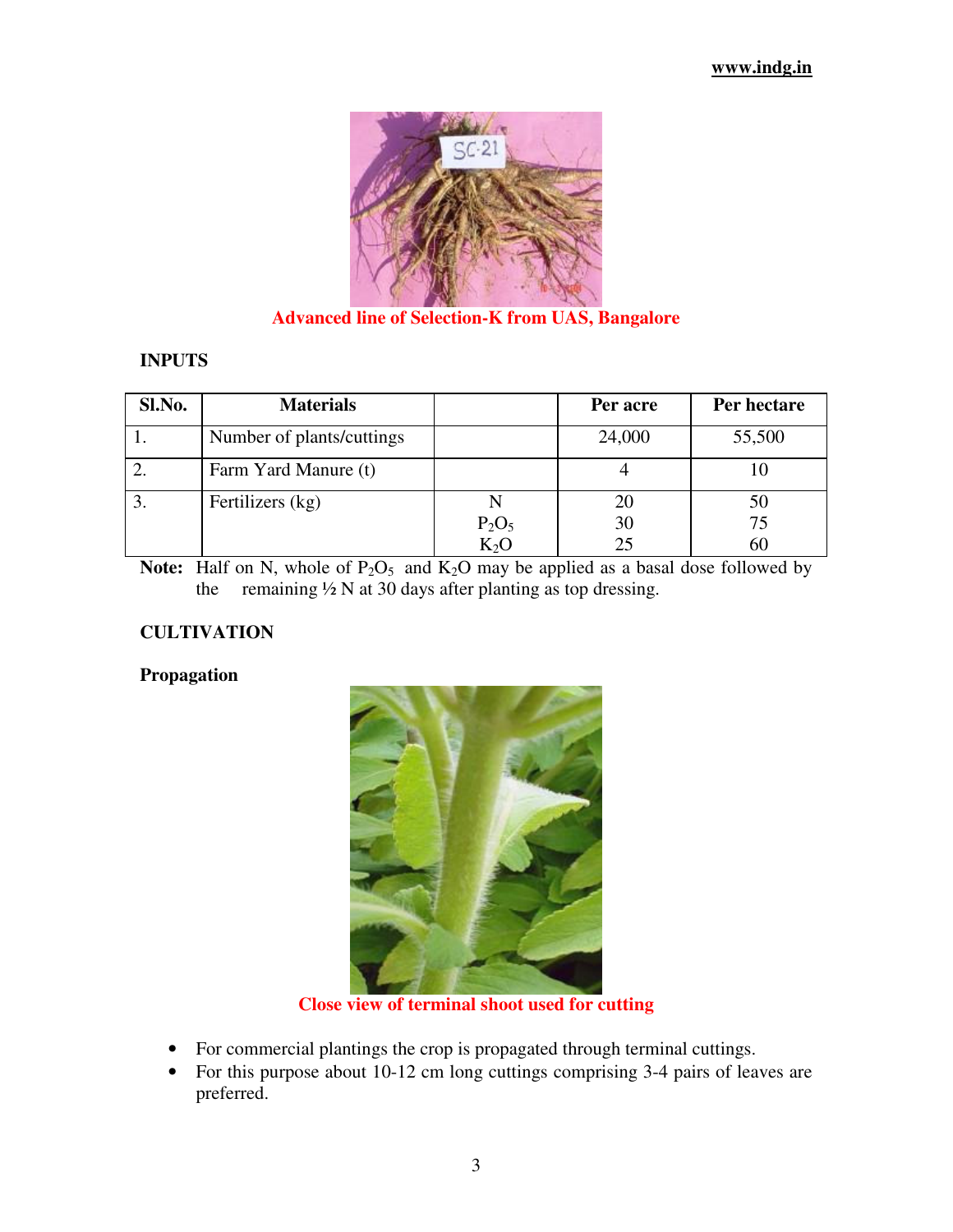- Cuttings are planted in well prepared nursery beds or Polly bags under shade (normally planted in coconut gardens).
- As there is no problem in rooting they establish well in nursery.
- After about a month's time when the cutting has produced sufficient roots it is ready for transplanting.

#### **Planting**

- In most areas the crop is planted during June-July with the onset of South West monsoon. Before planting, the field is ploughed deep soon after the receiptof premonsoon showers and brought to fine tilth.
- Land should be divided into plots of convenient sizes which are prepared into ridges and furrows at a spacing of 60 cm and the rooted cuttings are planted at 30 cm apart within the row.



**A farmer's coleus field near Salem, Tamil Nadu** 

#### **Irrigation and interculture**

- The first irrigation is given immediately after transplanting if there are no rains. During the first two weeks after planting, the crop is irrigated once in three days and there after weekly irrigation is enough to obtain good growth and yield.
- Due to frequent irrigation during the initial stages there is a lot of competition from weeds. In order to obtain economic yield frequent weeding during the early growth period is desirable.
- Further, as the plants cover the soil under their foliage, not much are of weeding is required.

#### **Plant Protection**

#### **Major problem: Root Knot Nematodes**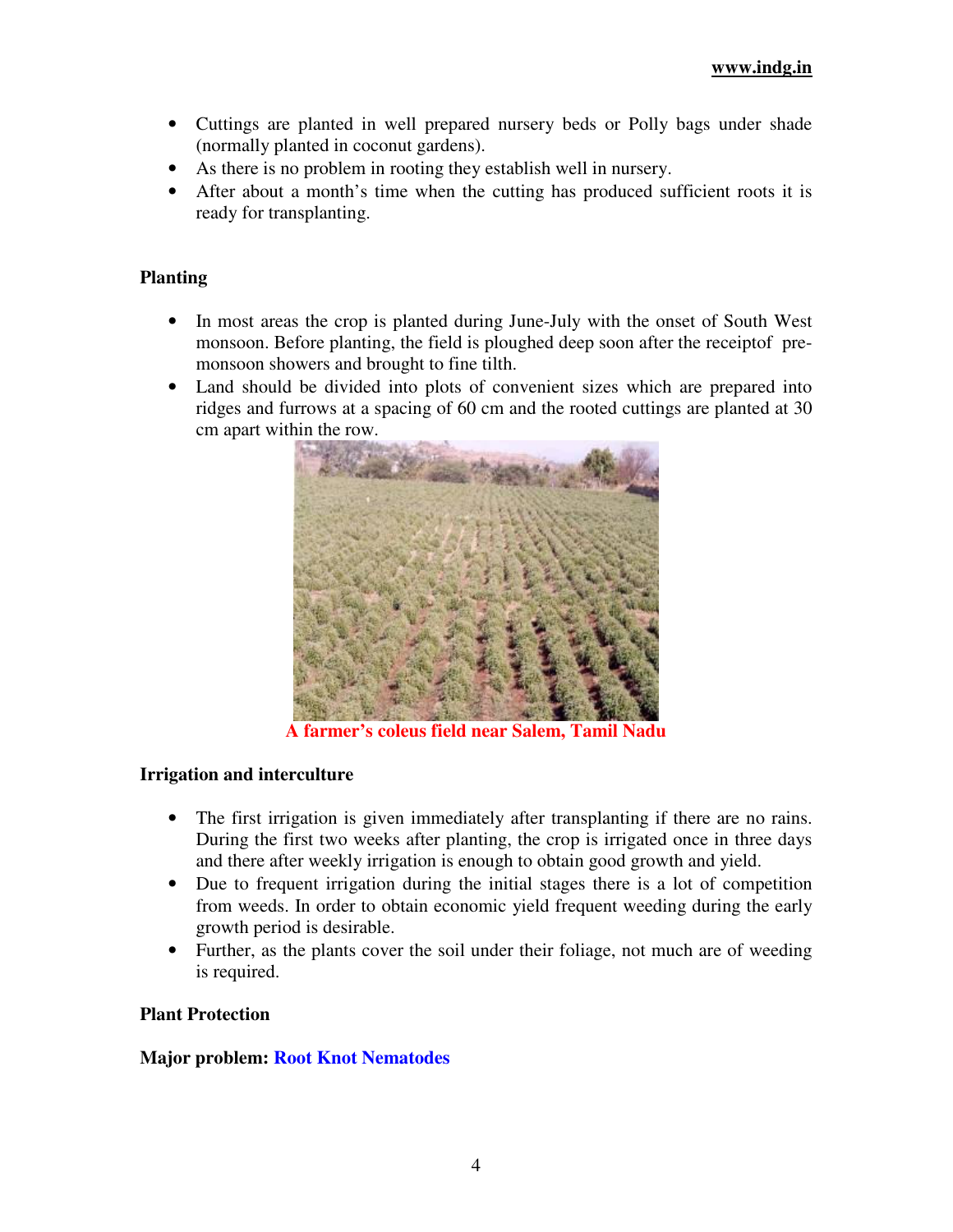



**Healthy roots of coleus Coleus roots severely affected with nematodes** 



## **Close view of nematode attack in coleus roots**

#### **Nematode control:**

- 1. Crop rotation with marigold, sorghum and maize
- 2. Intercropping with marigold
- 3. 200 kg of neem cake per acre before planting
- 4. As a last option apply Carbofuron granules at the rate of 20 kg per hectare under wet condition near the root zone.

#### **Major diseases: Fusarial wilt and Bacterial wilt**

Fusarial wilt:

- Never allow water stagnation
- Dipping the terminal cuttings in Carbendazim solution (1 gram per litre) before planting
- Mix 5 kg of *Trichoderma viridae* in 250 kg of compost and apply around the roots in every 20 days interval

Bacterial wilt:

• Streptocyclin 300 ppm solution around the roots